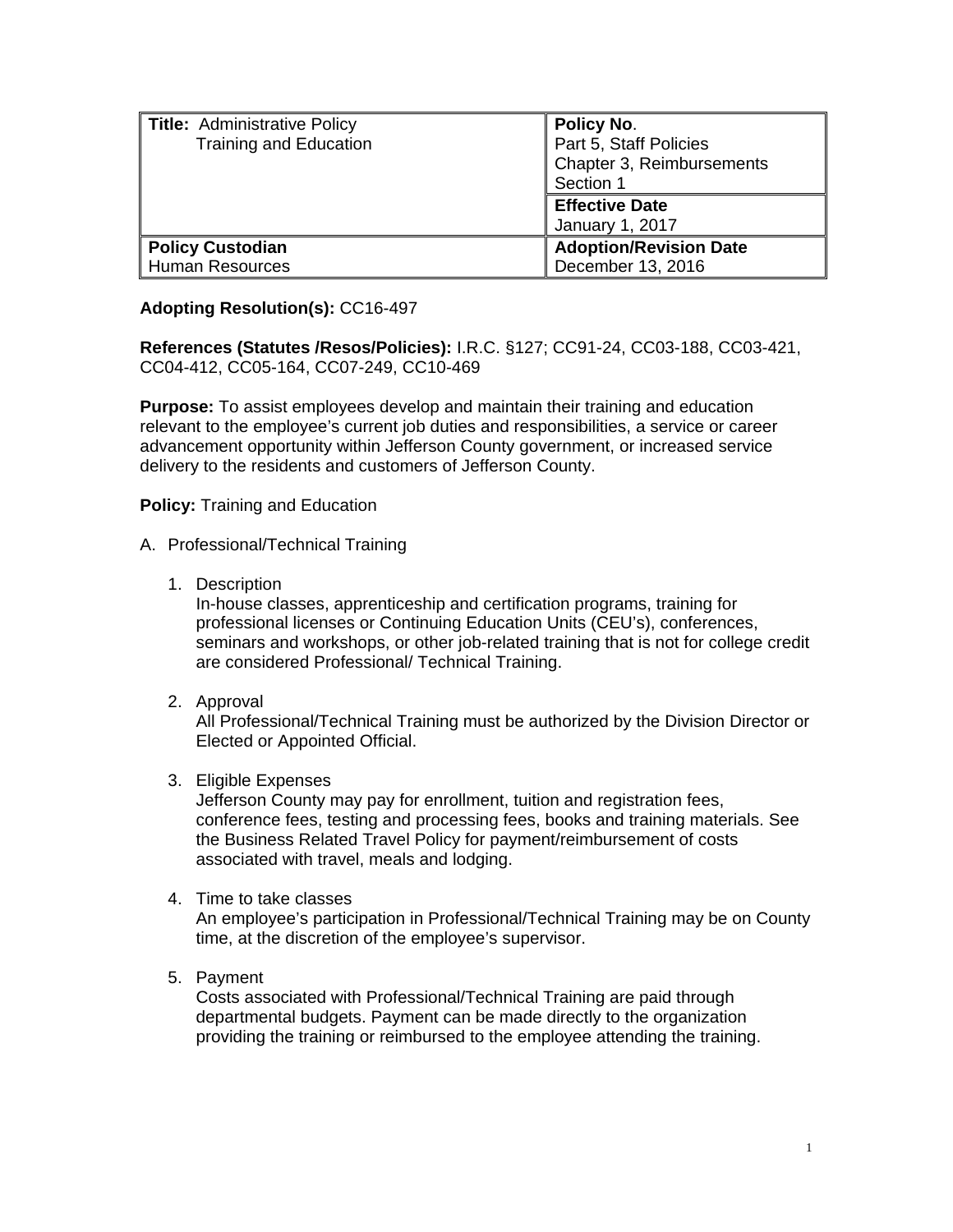#### B. Educational Assistance

#### 1. Description

Employees may receive up to \$2,000.00 per calendar year as reimbursement for tuition and eligible expenses for successful completion of a degree program or college or university classes taken for credit. Human Resources shall administer the Education Assistance Reimbursement Program.

- 2. Approval
	- a. An Employee must obtain approval from the Department Director or Elected Official prior to submittal of the Education Assistance Form to Human Resources.
	- b. Employees must submit the Education Assistance Form to Human Resources for approval of funds prior to enrollment in any courses.
	- c. Approval of Educational Assistance is at the discretion of the Department Director or Elected Official. Approval may be based on the following:
		- (1) The employee is enrolled in a degree program or college or university classes taken for credit that is relevant to the employee's current job duties and responsibilities, relevant to a service or career advancement opportunity with Jefferson County employment, or related to increased service delivery to the residents and customers of Jefferson County, and
		- (2) The employee received credits for the degree program through regionally accredited colleges and universities. Credits received from colleges or universities that are not regionally accredited may qualify for Educational Assistance based on the transfer policies of University of Colorado or Red Rocks Community College. If either of these regionally accredited institutions will accept credits for transfer and fully apply those credits to their degree program requirements, then those credits will be treated as if they were awarded by a regionally accredited institution.
	- d. To receive reimbursement, the employee must:
		- (1) Be in a Standard, Selected, or Designated At Will Position, scheduled to work at least twenty (20) hours per week.
		- (2) Must have started attending classes after their first day of employment at Jefferson County.
		- (3) Must be employed by the county at the completion of the class.
		- (4) Must receive a grade of "C-" or better for an undergraduate classes and "B-" or better for a graduate class. For classes that are only offered "Pass" or "Fail," employees must have received a "Pass" grade. Credits given for life or work experience, for testing out of a class, or for repeating a class are not eligible.